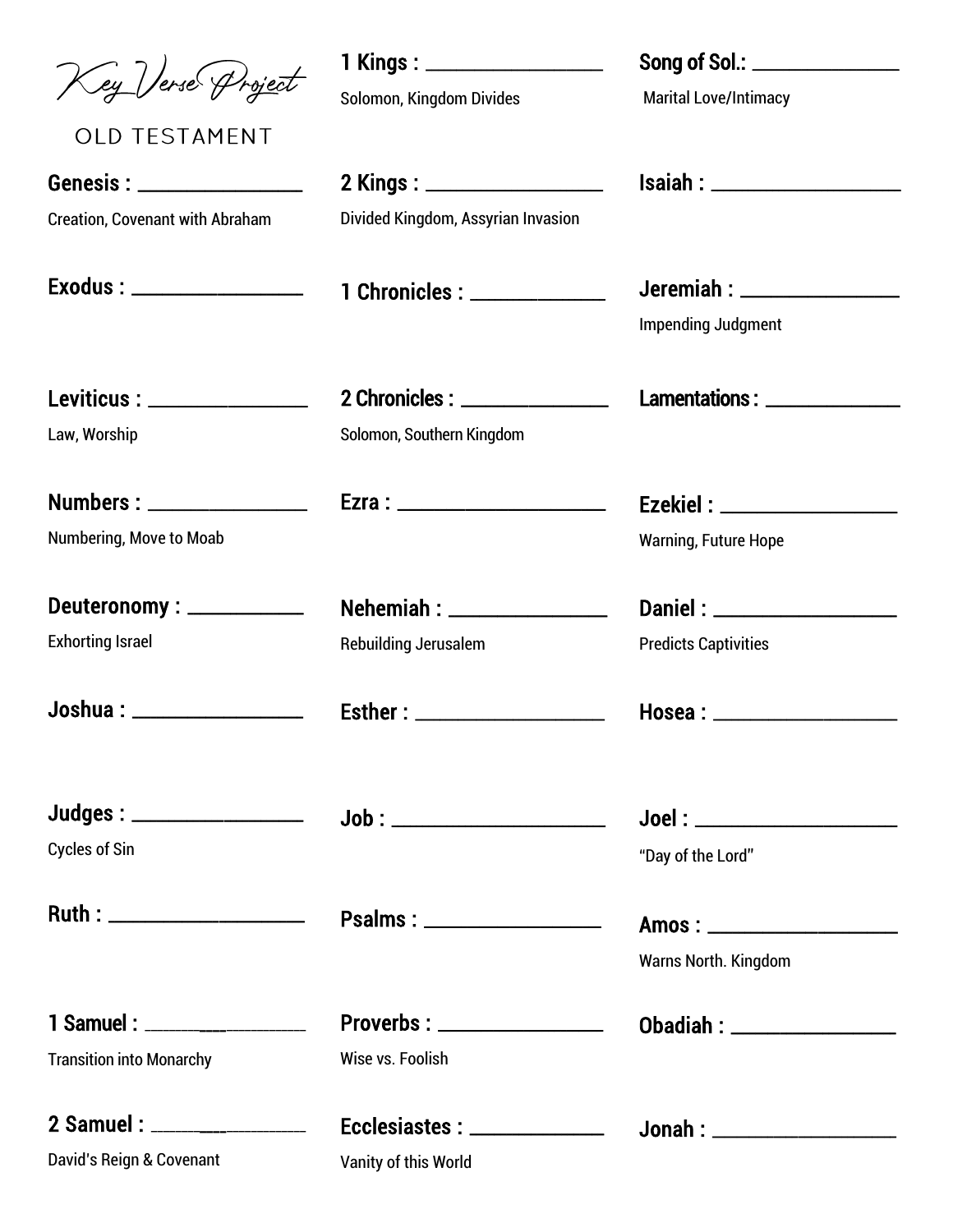|                                |                                                          | $Titus: \_$ |
|--------------------------------|----------------------------------------------------------|-------------|
| Judgment for Assyria           |                                                          |             |
| Habakkuk : __________________  | 1 Corinthians : ______________ Hebrews : _______________ |             |
|                                |                                                          |             |
| <b>Urged to Rebuild Temple</b> |                                                          |             |
| <b>Assurance for Builders</b>  |                                                          |             |
|                                |                                                          |             |
| NEW TESTAMENT                  |                                                          |             |
|                                |                                                          |             |
|                                |                                                          |             |
|                                |                                                          |             |
|                                |                                                          |             |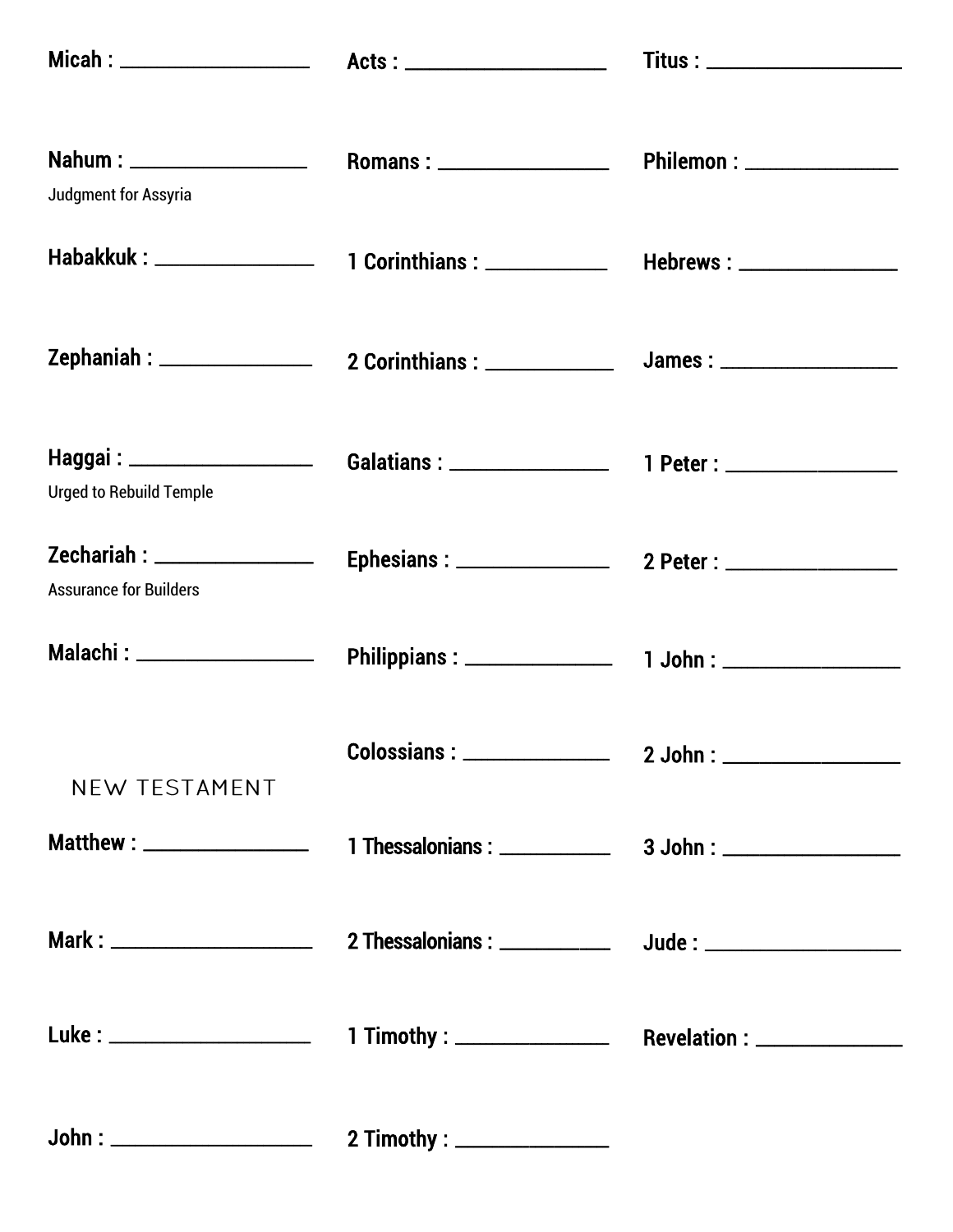Key Verse

THEMES/EVENTS: \_\_\_\_\_\_\_\_\_\_\_\_\_\_\_\_\_\_\_\_\_\_\_\_\_\_\_\_\_\_\_\_\_\_\_\_\_\_\_\_\_\_\_\_\_\_\_\_\_\_\_\_\_\_\_\_\_\_\_\_ KEY VERSE(S): \_\_\_\_\_\_\_\_\_\_\_\_\_\_\_\_\_\_\_\_\_\_\_\_

#### **The Destruction of Edom**

**[1](https://biblehub.com/obadiah/1-1.htm)** This is the vision of Obadiah: This is what the Lord GOD says about Edom—We have heard a message from the LORD; an envoy has been sent among the nations to say, "Rise up, and let us go to battle against her!"— **[2](https://biblehub.com/obadiah/1-2.htm)** "Behold, I will make you small among the nations; you will be deeply despised. **[3](https://biblehub.com/obadiah/1-3.htm)** The pride of your heart has deceived you, O dwellers in the clefts of the rocks whose habitation is the heights, who say in your heart, 'Who can bring me down to the ground?' [4](https://biblehub.com/obadiah/1-4.htm) Though you soar like the eagle and make your nest among the stars, even from there I will bring you down," *declares the LORD.* **[5](https://biblehub.com/obadiah/1-5.htm)** "If thieves came to you, if robbers by night— oh, how you will be ruined— would they not steal only what they wanted? If grape pickers came to you, would they not leave some gleanings? **[6](https://biblehub.com/obadiah/1-6.htm)** But how Esau will be pillaged, his hidden treasures sought out! **[7](https://biblehub.com/obadiah/1-7.htm)** All the men allied with you will drive you to the border; the men at peace with you will deceive and overpower you. Those who eat your bread will set a trap for you, without your awareness of it. **[8](https://biblehub.com/obadiah/1-8.htm)** In that day, declares the LORD, will I not destroy the wise men of Edom and the men of understanding in the mountains of Esau? **[9](https://biblehub.com/obadiah/1-9.htm)** Then your mighty men, O Teman, will be terrified, so that everyone in the mountains of Esau will be cut down in the slaughter. **[10](https://biblehub.com/obadiah/1-10.htm)** Because of the violence against your brother Jacob, you will be covered with shame and cut off forever. **[11](https://biblehub.com/obadiah/1-11.htm)** On the day you stood aloof while strangers carried off his wealth and foreigners entered his gate and cast lots for Jerusalem, you were just like one of them. **[12](https://biblehub.com/obadiah/1-12.htm)** But you should not gloat in that day, your brother's day of misfortune, nor rejoice over the people of Judah in the day of their destruction, nor boast proudly in the day of their distress. **[13](https://biblehub.com/obadiah/1-13.htm)** You should not enter the gate of My people in the day of their disaster, nor gloat over their affliction in the day of their disaster, nor loot their wealth in the day of their disaster. **[14](https://biblehub.com/obadiah/1-14.htm)** Nor should you stand at the crossroads to cut off their fugitives, nor deliver up their survivors in the day of their distress.

#### **The Deliverance of Israel**

**[15](https://biblehub.com/obadiah/1-15.htm)** For the Day of the LORD is near for all the nations. As you have done, it will be done to you; your recompense will return upon your own head. **[16](https://biblehub.com/obadiah/1-16.htm)** For as you drank on My holy mountain, so all the nations will drink continually. They will drink and gulp it down and become as if they had never existed. **[17](https://biblehub.com/obadiah/1-17.htm)** But on Mount Zion there will be deliverance, and it will be holy, and the house of Jacob will reclaim their possession. **[18](https://biblehub.com/obadiah/1-18.htm)** Then the house of Jacob will be a blazing fire, and the house of Joseph a burning flame; but the house of Esau will be stubble— Jacob will set it ablaze and consume it. Therefore no survivor will remain from the house of Esau." *For the LORD has spoken.* **[19](https://biblehub.com/obadiah/1-19.htm)** Those from the Negev will possess the mountains of Esau; those from the foothills will possess the land of the Philistines. They will occupy the fields of Ephraim and Samaria, and Benjamin will possess Gilead. **[20](https://biblehub.com/obadiah/1-20.htm)** And the exiles of this host of the Israelites will possess the land of the Canaanites as far as Zarephath; and the exiles from Jerusalem who are in Sepharad will possess the cities of the Negev. **[21](https://biblehub.com/obadiah/1-21.htm)** The deliverers will ascend Mount Zion to rule over the mountains of Esau. And the kingdom will belong to the LORD.